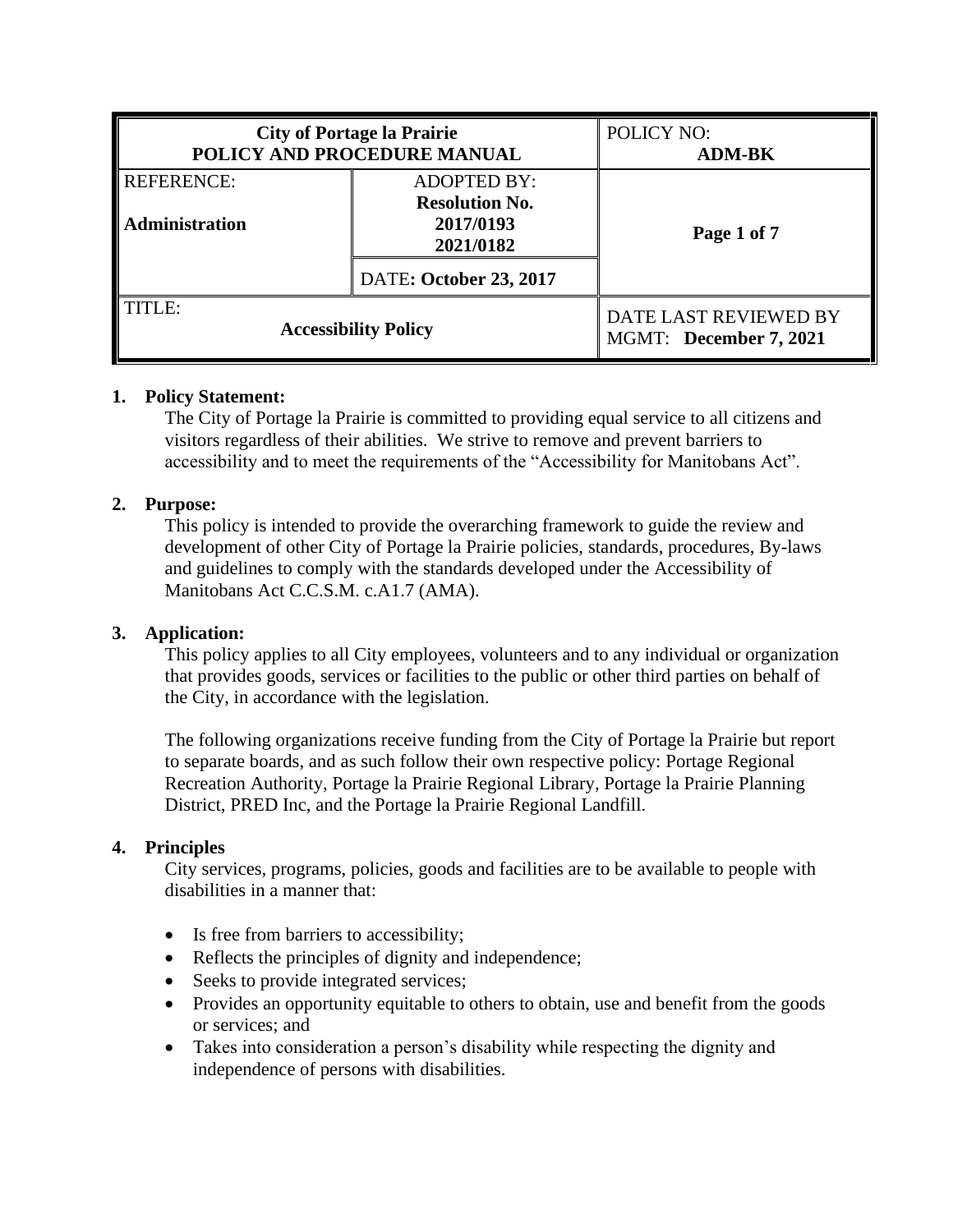# **5. Responsibilities**

The Chair of the Accessibility Committee, as appointed by the City Manager is responsible for reviewing this Policy bi-annually and recommending amendments to ensure on-going compliance with regulated accessibility standards and legislated obligations. The Chair of the Accessibility Committee or designate shall provide advice and direction on the implementation of the policy. Senior Administration, Managers, and supervisors shall ensure that they and their staff are familiar with and comply with this policy.

# **6. The Chair of the Accessibility Committee is responsible for:**

- Collecting information about requests and feedback from departments;
- Monitoring compliance with this procedure on an annual basis; and
- Providing a summary of the requests and feedback to the Accessibility Committee at their regular meetings.

# **7. Directors are responsible for:**

- Creating and maintaining service free from barriers to accessibility;
- Budgeting for the costs associated with accessible formats and communication supports of materials originating from their departments; and
- Monitoring situations where request for accessible formats and communication supports have not been provided and determine ways to make the information more convertible in the future.

# **8. Managers and Supervisors are responsible for:**

- Creating and maintaining service free from barriers to accessibility;
- Ensuring employees are aware of this procedure and are logging requests and feedback that are received by their departments with the Chair of the Accessibility Committee;
- Tracking costs associated with requests;
- Ensuring employees are providing appropriate accessible formats and communication supports, when requested;
- Ensuring that staff provide residents with an explanation as to why information or communications are unconvertible; and
- Overseeing the provision of a summary of the unconvertible information or communication support to the resident.

# **9. Monitoring/Contraventions**

Failure to comply with the Accessibility for Manitobans Act and regulations can result in administrative penalties. Managers and supervisors shall monitor current practices to ensure compliance. Failure to comply with this policy may result in disciplinary action, up to and including dismissal.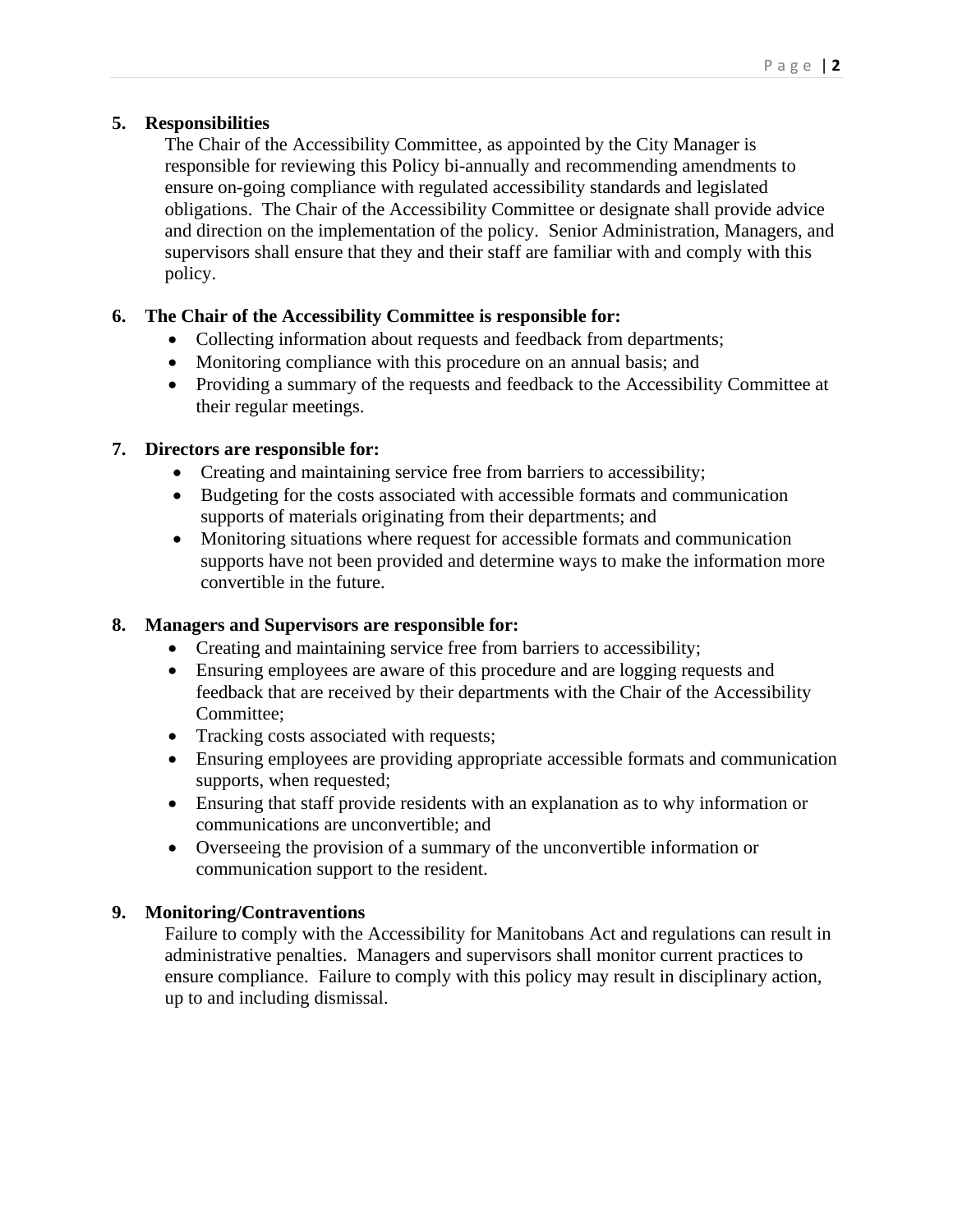## **Policy Requirements**

#### **1. General Standards**

The City of Portage la Prairie is a designated public sector organization under the AMA and is committed to meeting the accessibility needs of people with disabilities.

#### **2. Accessibility Committee**

The City of Portage la Prairie has established a committee comprised of staff representing various City Departments. The committee shall advise Council about the requirements and implementation of AMA accessibility standards, preparation of accessibility reports, including access for persons with disabilities to a building or premises, and other matters for which Council may seek advice.

## **3. Establishment of Accessibility Plans and Policies**

The City has produced a Multi-Year Accessibility Plan. The plan is posted on the City's website and shall be made available in an accessible format and with communication supports, upon request. Progress on the plan will be provided to Council annually in the City of Portage la Prairie's Status Report. The accessibility Plan shall be reviewed and, if necessary, updated at least once every two (2) years.

The City of Portage la Prairie maintains policies governing how the City shall meet its requirements under AMA, and the City will provide policies in an accessible format, upon request.

#### **4. Accessible Formats and Communication Supports**

Except as otherwise provided by AMA, the City of Portage la Prairie shall, upon request, and in consultation with the person making the request, provide or make arrangements to provide accessible formats and communication supports for persons with disabilities. Accessible formats and communication supports shall be provided in a timely manner, taking into account the person's accessibility needs, and at a cost that is no more than the regular cost charged to other persons, in accordance with the Accessible Formats and Communication Supports Procedures.

This does not apply to products and product labels, unconvertible information or communications and information that the City does not control directly or indirectly through a contractual relationship. If it is determined that information or communications are unconvertible, the department shall provide the person requesting the information or communication with:

- a) an explanation as to why the information or communications are unconvertible;
- b) a summary of the unconvertible information or communications.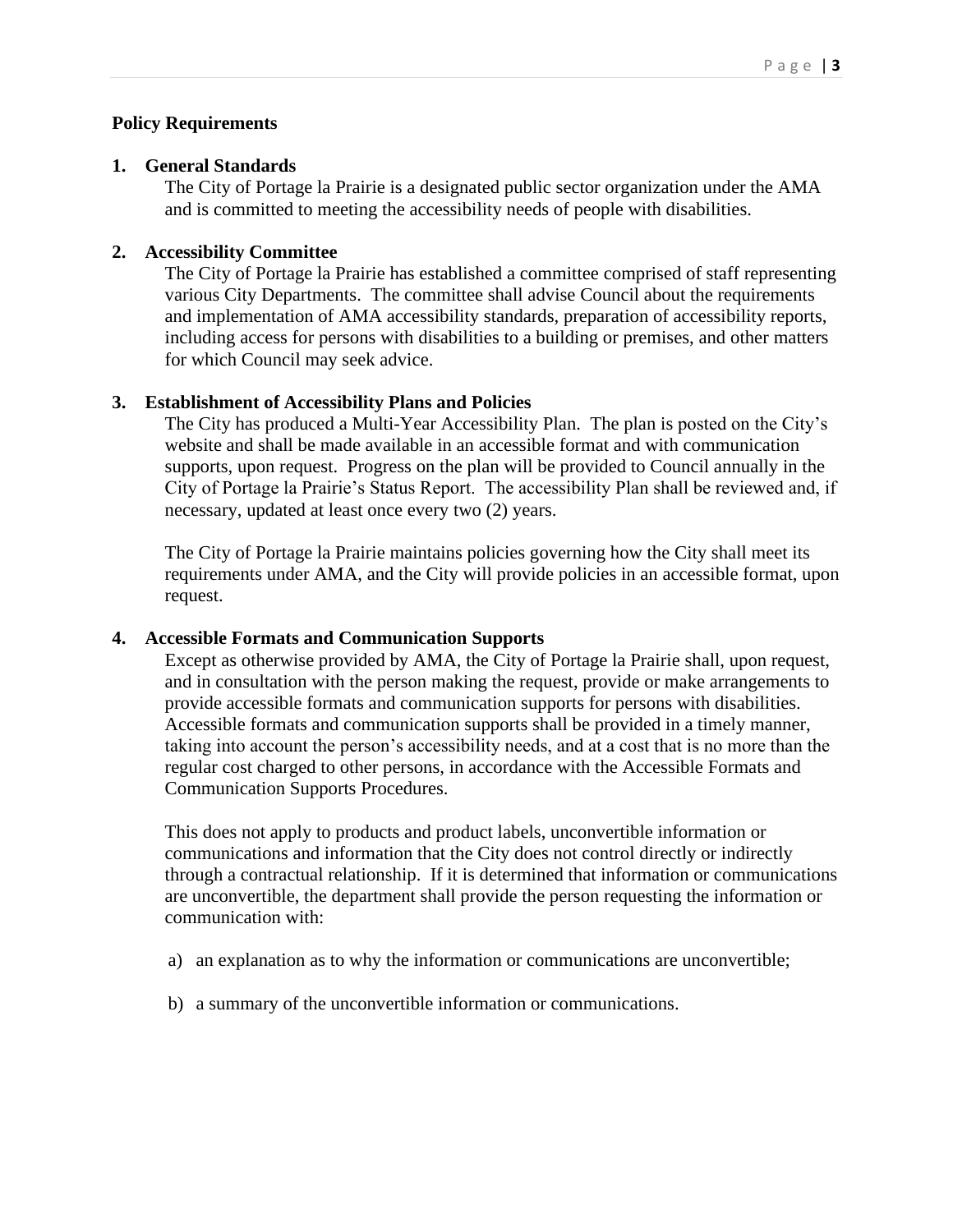#### **5. Procurement of Goods, Services and Facilities**

When procuring goods, services, or facilities, the City shall incorporate accessibility criteria and features, unless it is not feasible (practicable). If not practicable, the City shall provide an explanation, upon request.

#### **6. Feedback**

Feedback on how services were delivered to people with disabilities shall be invited, forwarded to the appropriate personnel, responded to, documented and tracked. Feedback shall be collected by phone by at (204) 239-8309, by email to accessibility@cityplap.com and in person at any of the City's service locations.

Feedback shall be accepted in accessible formats and with other communication supports as required. Feedback given to any city service locations, person or department shall be forwarded to the Chair of the Accessibility Committee who shall investigate the feedback with the appropriate Department Head and ensure that the person who provided the feedback receives a response within seven days. If deemed appropriate by the Chair of the Accessibility Committee or his or her designate, the feedback will be considered by the Accessibility Committee.

#### **7. Documentation**

Documentation that describes this policy and each of its requirements shall be maintained on the City website www.city-plap.com and provided to individuals, upon request, in the appropriate format.

#### **Customer Service Standard**

#### **1. Statement of Principle**

Manitoba Regulation 171/2015 made under the AMA came into force on November 1, 2015 and the City of Portage la Prairie met the requirement to be compliant by Nov.  $1<sup>st</sup>$ , 2017. The Regulation establishes accessibility standards for customer service. The City of Portage la Prairie is committed to meeting the standards as set out in the Regulation.

#### **2. Measures, Policies and Practices**

a) **Barrier-free access to goods and services** – The City of Portage la Prairie provides goods or services to members of the public, including those with disabilities. The City shall use reasonable efforts to ensure that its policies, practices and procedures are consistent with the same principles used to govern the City of Portage la Prairie's overarching accessibility policy.

The City of Portage la Prairie will:

• Identify barriers to accessible customer service that exist respecting the goods or services it provides;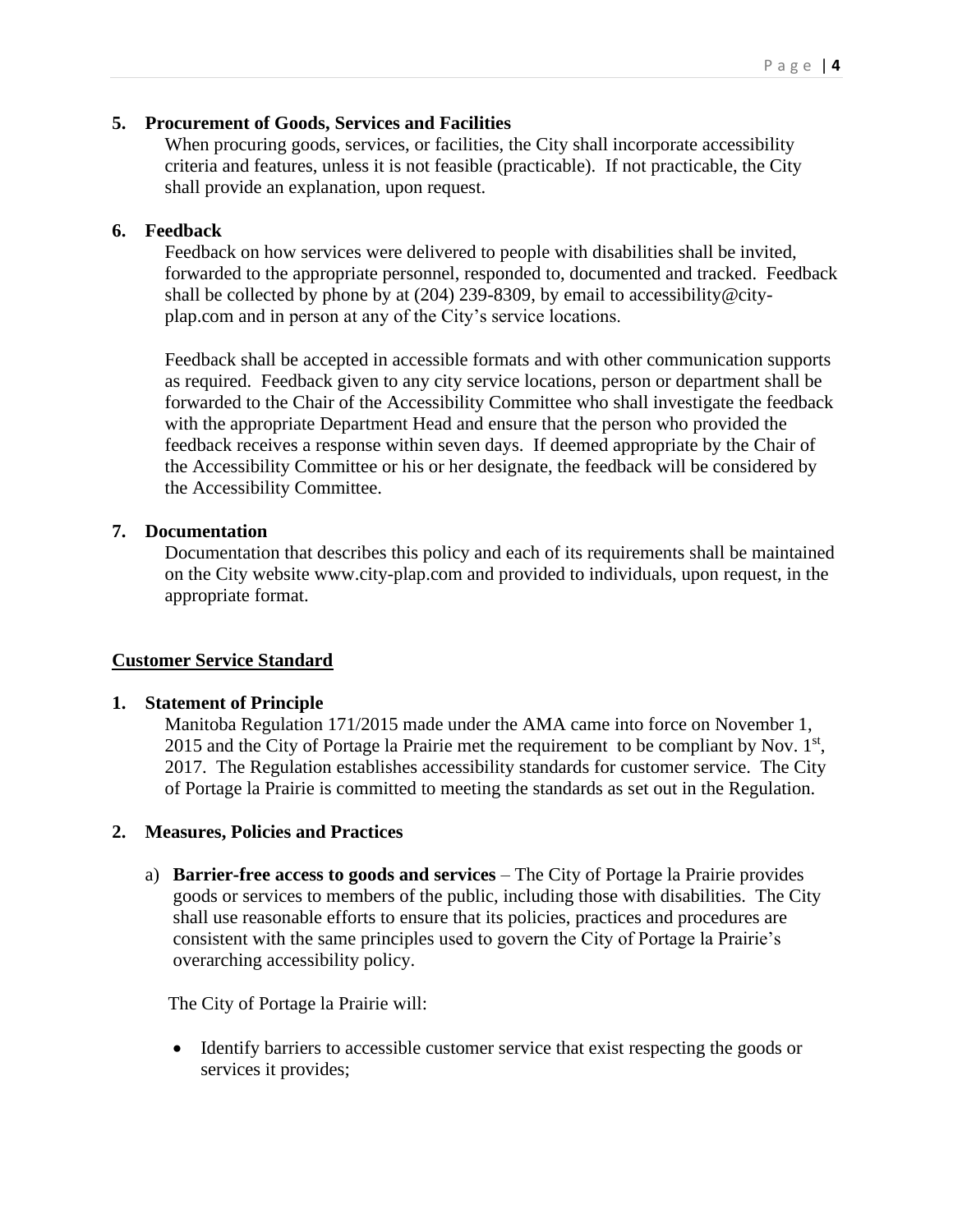- seek to remove the existing barriers it is responsible for, so that all persons reasonably expected to seek to obtain, use or benefit from the good or service can do so using the same means;
- ensure that a fee or charge relating to accommodating a person who is disabled by a barrier is imposed only if the City cannot reasonably accommodate the person otherwise;
- if an existing barrier cannot reasonably be removed, seek to ensure that persons who are disabled by the barrier are provided access to the good or service by alternative means, whether on a temporary or permanent basis; and seek to prevent new barriers from being created.
- b) **Use of Service Animals and Assistive Devices** If a person with a disability is accompanied by a service animal, the City shall ensure that the person is permitted to enter the premises with the animal and allowed to keep the animal with him or her unless the animal is excluded by law from the premises.

This applies in equal measure to assistive devices. Customers with disabilities shall be permitted to enter the premises with their mobility aids.

c) **Use of Support Persons –** If a person with a disability is accompanied by a support person, the City shall ensure that both persons are permitted to enter the premises together and that the person with a disability is not prevented from having access to the support person while on the premises.

The City may require a person with a disability to be accompanied by a support person when on the premises, but only if a support person is necessary to protect the health or safety of the person with a disability or the health or safety of others on the premises.

If an amount is payable by a person for admission to the premises or in connection with a person's presence at the premises, the City shall ensure that notice is given in advance about the amount, if any, payable in respect of the support person.

#### d) **Notice of Temporary Disruptions**

If, in order to obtain, use or benefit from a City of Portage la Prairie's goods or services, persons with disabilities usually use particular facilities or services of the City and if there is a temporary disruption in those facilities or services in whole or in part, the City shall give notice of the disruption to the public.

Notice of the disruption must include information about the reason for the disruption, its anticipated duration and a description of alternative facilities or services, if any, that are available.

Notice shall be given by posting the information at a conspicuous place on premises owned and operated by the City of goods or services, by posting it on the City's website or by such other method as is reasonable in the circumstances.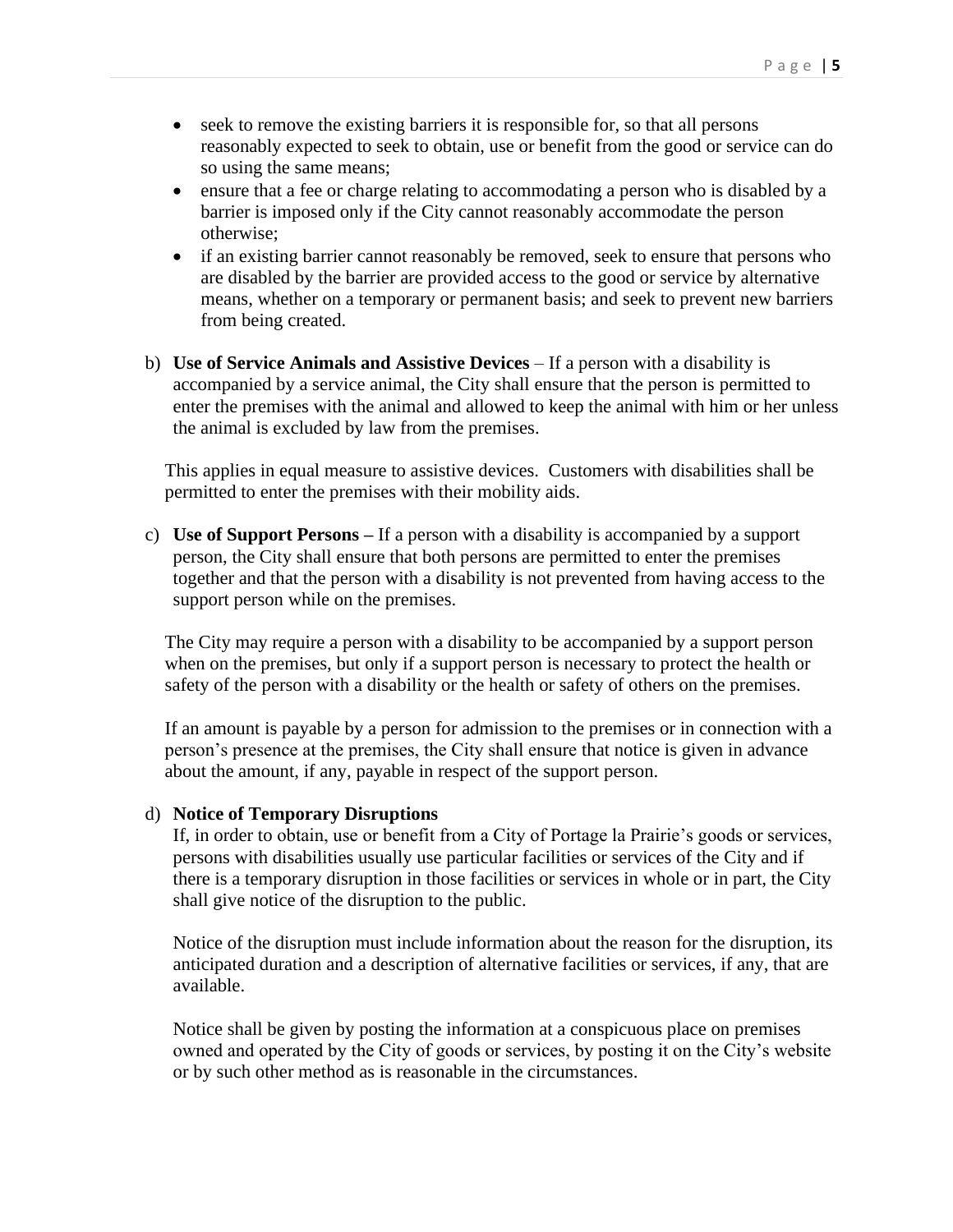e) **Communication –** When communicating with a person with a disability, City employees, volunteers and third party contractors shall do so in a manner that takes into account the person's disability. Guidelines for communicating with people who have various types of disabilities are provided in the City of Portage la Prairie's Orientation training of which copies are available upon request.

## **3. Training**

All City employees, volunteers and third parties developing policies, practices, or procedures, or providing goods or services on the City's behalf shall be required to undergo training on the requirements of AMA accessibility standards and on the Human Rights Code as it pertains to persons with disabilities. The training provided shall be appropriate to the duties of the employee, volunteer or third party. Training shall take place as soon as is practicable and upon completion, the City shall keep a record of the training provided including the dates on which the accessibility training took place.

The customer service section of the training shall include a review of the requirements of the Regulation and instruction about the following matters:

- 1. How to interact and communicate with persons with various types of disabilities.
- 2. How to interact with persons with disabilities who use an assistive device or require the assistance of a guide dog or other service animal or the assistance of a support person.
- 3. How to use equipment or devices available on the City's premises or otherwise provided by the City that may help with the provision of goods or services to a person with a disability.
- 4. What to do if a person with a particular type of disability is having difficulty accessing the City's goods or services.
- 5. The training must be provided to each person as soon as practicable after he or she is assigned the applicable duties.
- 6. Training must also be provided on an ongoing basis in connection with changes to the policies, practices and procedures governing the provision of goods or services to persons with disabilities.

#### **4. Public Meetings, Hearings and Consultations**

The following reasonable measures will be followed for public meetings, hearings and consultations that are held by the City of Portage la Prairie:

- a) notice of the event is given in a manner that is accessible to persons disabled by barriers;
- b) the physical and communication needs of persons disabled by barriers are met on request, provided that the City receives reasonable notice; and
- c) notice is given to the public that persons disabled by barriers may request that relevant supports be provided.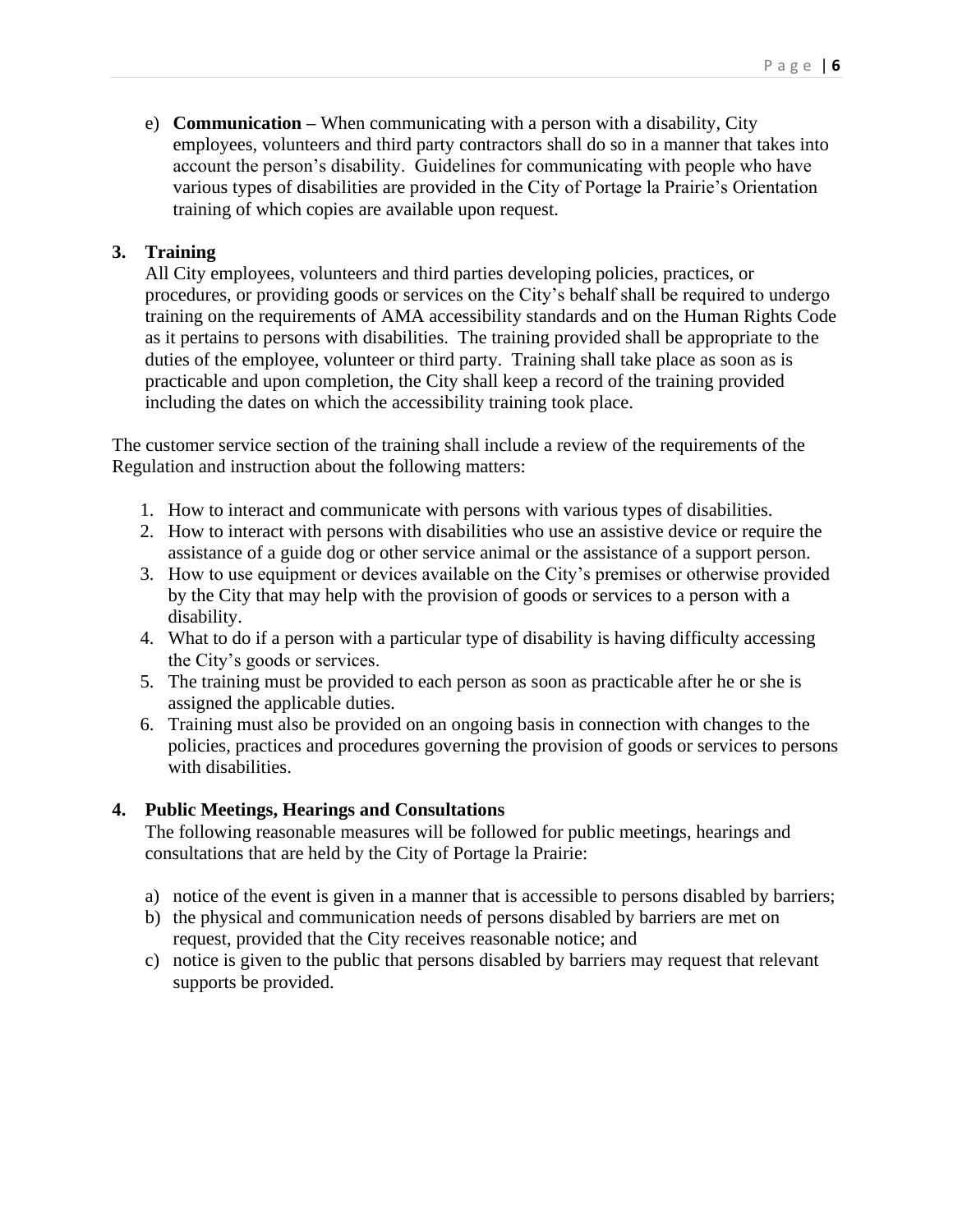## **Standard for Employment**

**1.** Enacted on May 1, 2019, Manitoba's Accessibility Standard for Employment aims to remove and prevent barriers that affect current and potential members of Manitoba's labour force. Public sector organizations were required to comply by May of 2021.

## The Standard:

- builds on existing requirements of Manitoba's Human Rights Code;
- helps organizations hire, support and keep employees; and
- applies to paid employees who are full-time, part-time, apprentices, seasonals.

The Standard for Employment requires the following:

- Workplace Emergency Response Information creation of information to help employees stay safe during emergencies; and
- Workplace Emergency Assistance Ask employees who require assistance during an emergency for permission to share information with individuals who agree to help.

#### **2**. **Measures, Policies and Practices**

- a) The City will consider reasonable accommodation at various stages of employment, including:
	- Recruitment inform applicants that reasonable accommodations are available on request and consult with affected applicants on the requested accommodation, offer and provide reasonable accommodations to the individuals participating in the selection process
	- Offer of employment notify new hires about the organization's policies for accommodating employees in the workplace
	- On the job consider whether a workplace accommodation could remove a barrier affecting job performance, and/or support an employee's opportunities for training and advancement, inform employees about employment policies and practices, offer to provide information in accessible formats, develop an individualized accommodation plan if requested.
	- Return to work create a policy for introducing an employee who has been absent due to a disability, describe the process the employer will follow to determine reasonable accommodation if necessary.
- b) The City will train staff who are responsible for: recruiting, selecting, training, supervising, managing or coordinating the work of employees; promoting or redeploying employees; and developing and implementing employment policies and practices.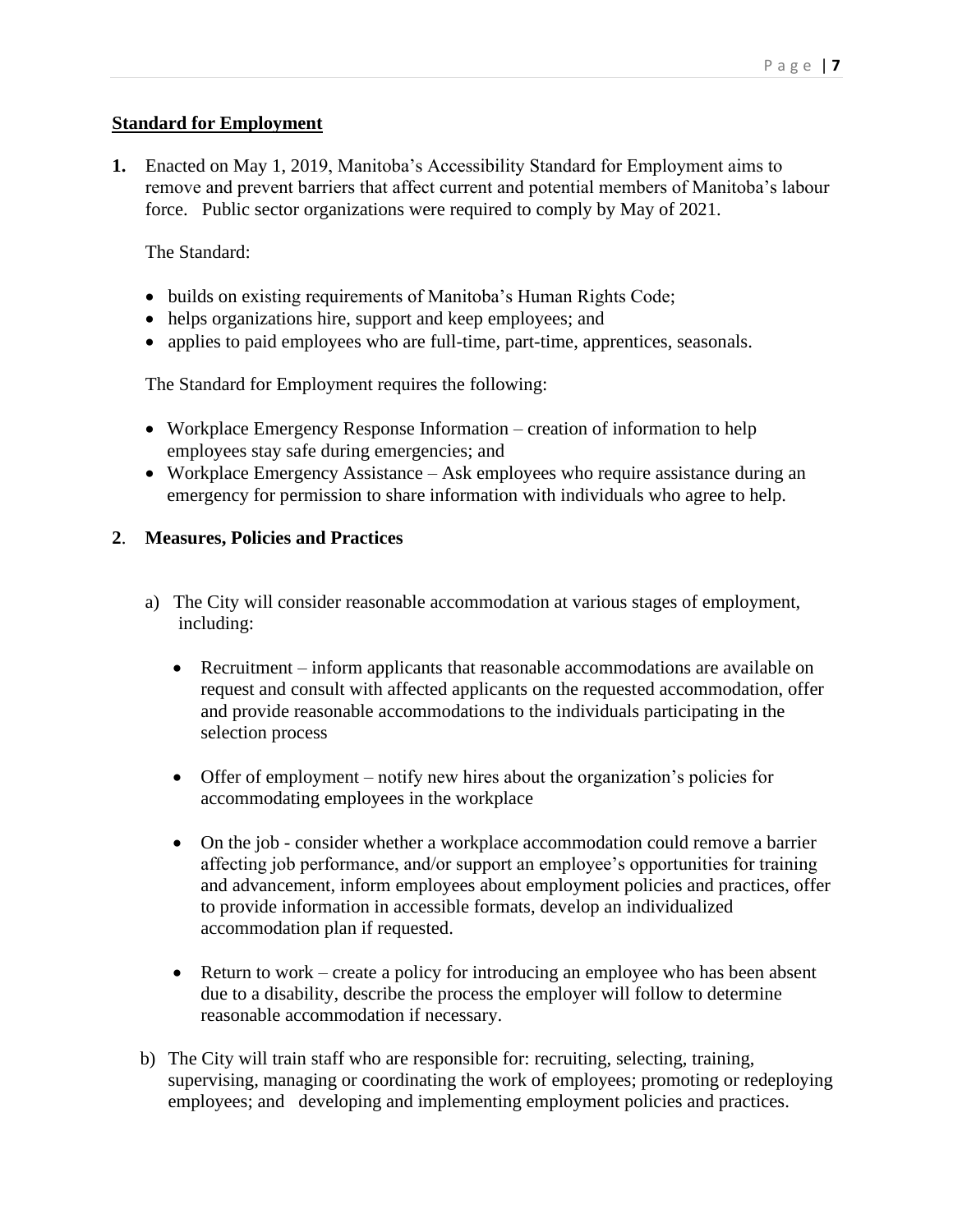Content will include: how to create accessibility in the workplace; how to interact with individuals who use an assistive device or require a support person or animal; a review of the Human Rights Code (Manitoba), the Accessibility for Manitobans Act and the Accessibility Standard for Employment.

The City will document in writing all accessible employment policies and practices, including the content and timeframe for training, and make these documents publicly available and in accessible formats by request.